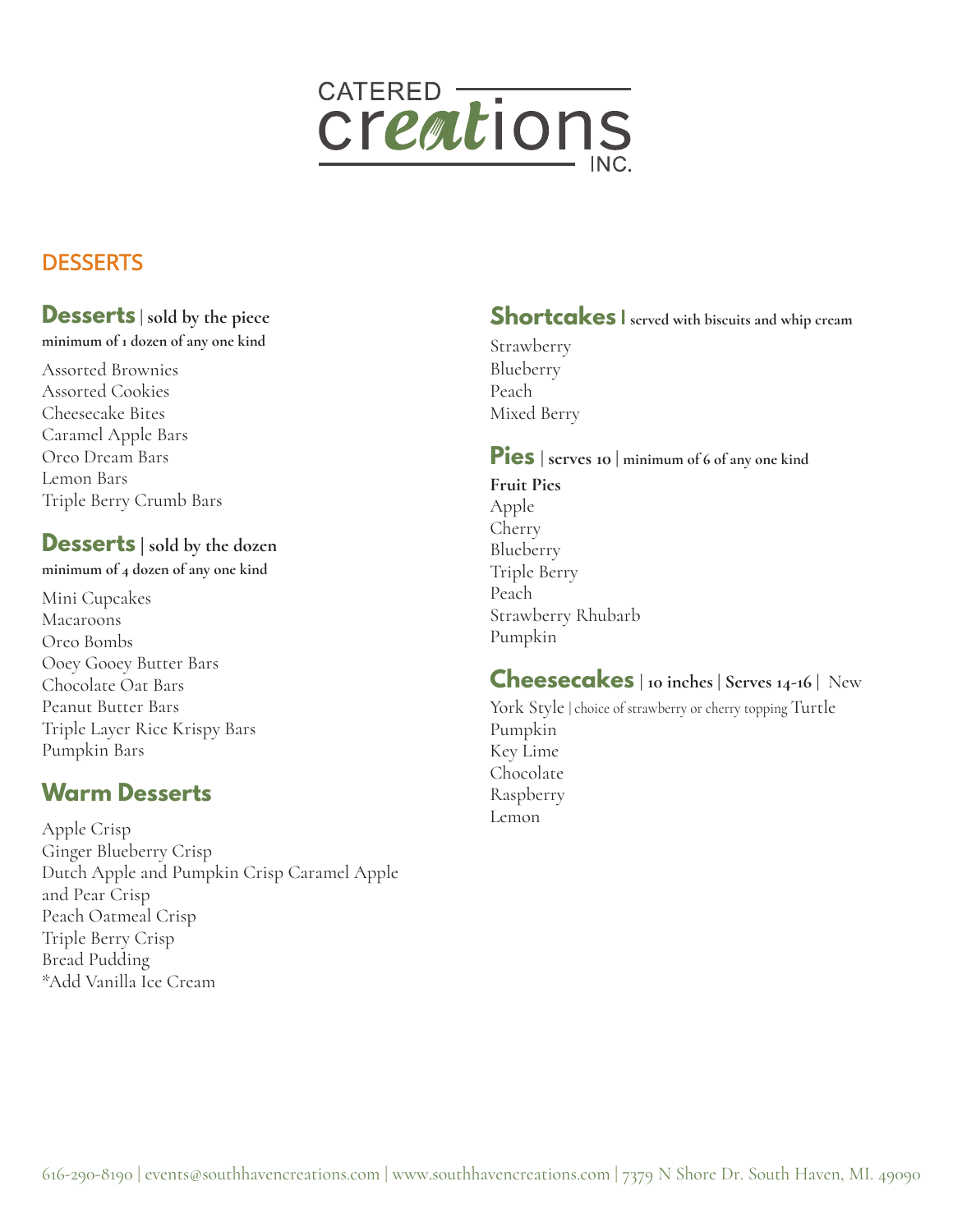

## **Naked Cakes, Sheet Cakes & Cupcakes**

#### **Cake Flavors**

Vanilla Chocolate Turtle Peanut Butter Coconut Lemon Blueberry Carrot Cake (add \$31.05 per cake)

**Full Sheet Cake | serves 72 Half Sheet Cake | serves 36 Flavored Bundt Cakes | serves up to 18**

#### **Frosting Flavors**

Chocolate or Vanilla German Chocolate Almond Buttercream Cream Cheese Chocolate Peanut Butter Vanilla Glaze Lemon Glaze Chocolate Ganache\*\* White Chocolate Ganache\*\*

#### **Filling Options\*\***

Custard Lemon Lime Strawberry Raspberry Chocolate Ganache White Chocolate Ganache Melba (mix of red and black raspberries)

**Cupcakes Mini Cupcakes Naked Cakes** 

Additional cupcake and buttercream frosting flavors are available. Please inquire for more options.

\* Please note that cupcake prices are based on a minimum of 4 dozen of any one flavor \*\* Please note that these options will cost an additional \$22 per cake

# **Tortes**

**8 inch | serves 16-22 10 inch | serves 26 -32** 

**Raspberry** White cake with raspberry filling, frosted with buttercream and covered in raspberry topping

**Bourbon Carrot Cake** Carrot cake with a cream cheese filling, frosted and then rolled in pecans

**Guinness® Chocolate** Chocolate cake filled and frosted with a Guinness cream cheese frosting

**Chocolate Peanut Butter** Chocolate cake filled and frosted with a mixture of chocolate and peanut butter

#### **Orange Dreamsicle**

Orange dreamsicle cake filled with buttercream and frosted in a white chocolate ganache with orange drizzle

**Carmel Apple**

Spice cake with apple filling frosted with buttercream frosting and topped with caramel drizzle

Please inquire about other available flavor proiles. Larger sizes are available.

616-290-8190 | events@southhavencreations.com | www.southhavencreations.com | 7379 N Shore Dr. South Haven, MI. 49090